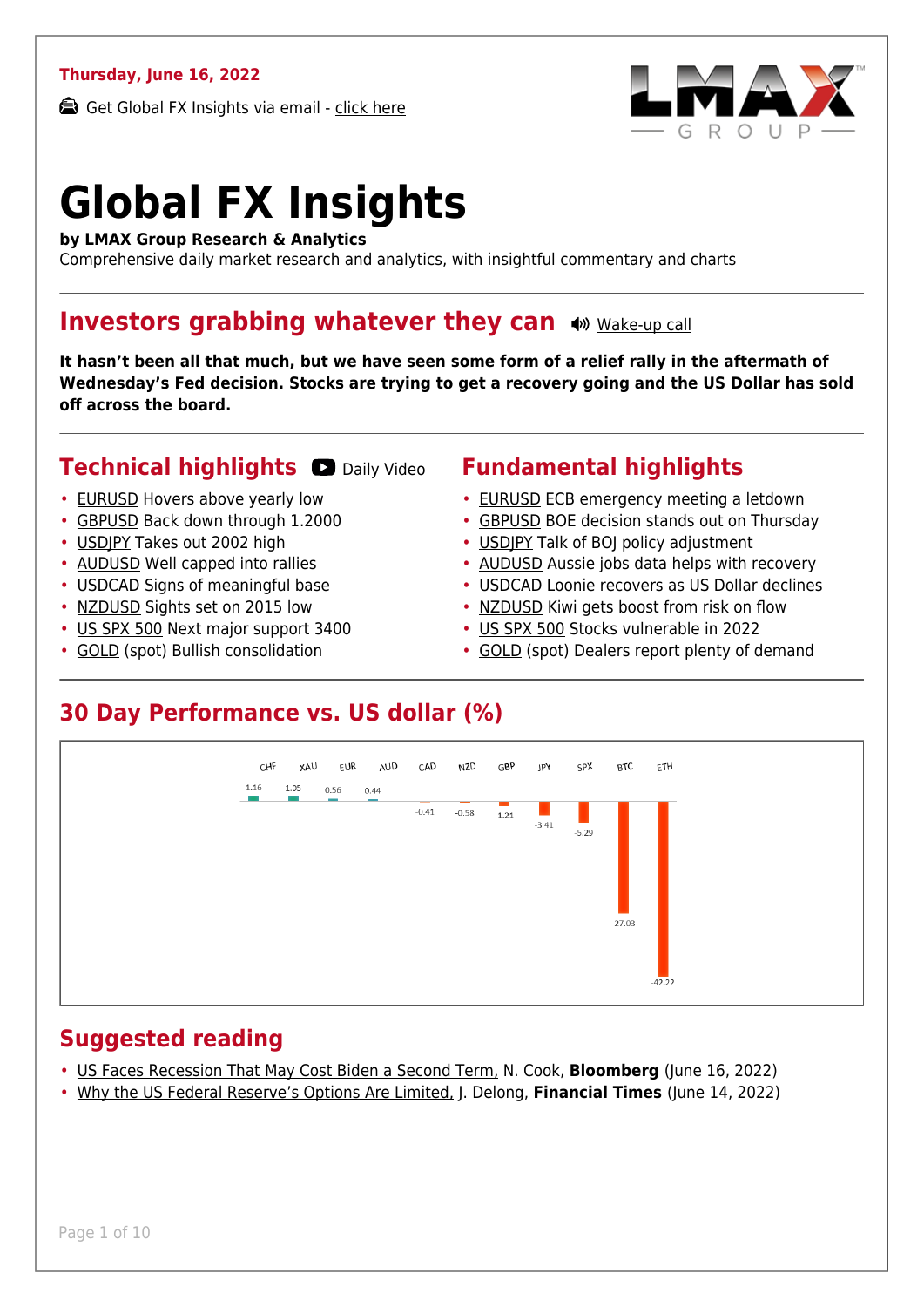### <span id="page-1-0"></span>**EURUSD – technical overview**

**The market has come under intense pressure** in recent weeks, with setbacks accelerating to retest the multi-year low from 2017. A clear break below 1.0300 now sets up the next downside extension towards parity. At the same time, technical studies have been in the process of unwinding from oversold. But back above 1.1000 would be required at a minimum to take the immediate pressure off the downside.



- **R2 1.0643** 10 June high Strong
- **R1 1.0521**  13 June high Medium
- **S1 1.0359** 15 June low- Medium
- **S2 1.0350**  13 May/**2022 low** Strong

## <span id="page-1-1"></span>**EURUSD – fundamental overview**

**Most of the latest recovery in the Euro comes on the back of risk on flow** and broad based US Dollar selling in the aftermath of the Fed decision. We had seen some demand earlier on Wednesday on the news of an emergency ECB meeting. But this proved to be a letdown for Euro bulls after it was revealed that the meeting was about crisis strategy and reinvestment of PEPP bonds. Key standouts on today's calendar come from ECB Panetta and Guindos speak, Eurozone wage growth, the BOE policy decision, US housing starts and building permits, initial jobless claims, and the Philly Fed.

## **EURUSD - Technical charts in detail**

#### [Watch now](https://youtu.be/1s_gNAwnbnA)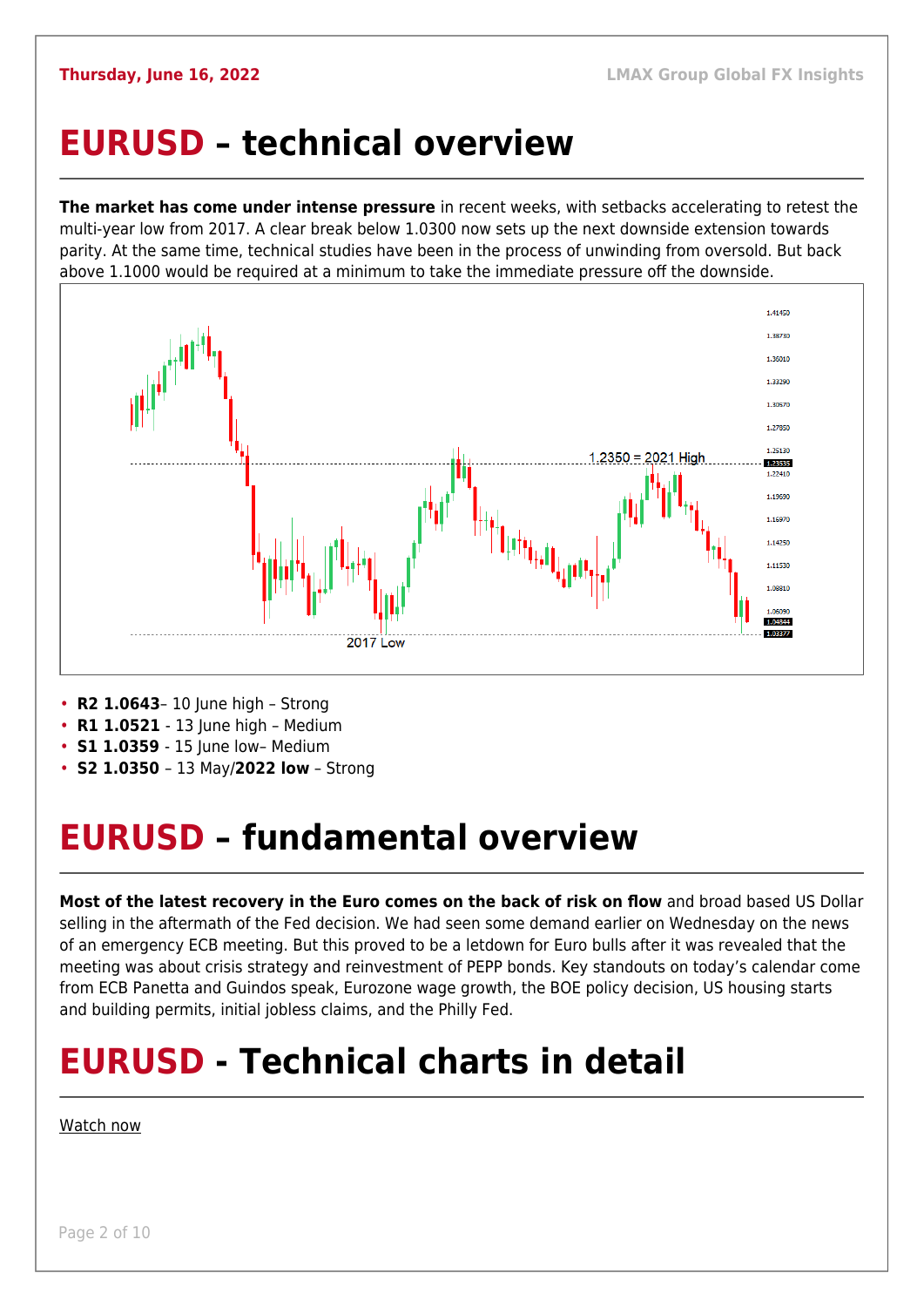#### <span id="page-2-0"></span>**GBPUSD – technical overview**

**The market continues to be exceptionally well supported on dips** down into the 1.2000 area, with the latest setback once again holding up around the barrier. Overall, the daily trend remains bearish, though there are signs of the market wanting to put in a meaningful bottom ahead of the next major upside extension. Look for a clear break back above 1.2700 to strengthen this outlook. A monthly close below 1.2000 would force a rethink of the outlook.



- **R2 1.2518** 10 June high Medium
- **R1 1.2320**  13 June high Medium
- **S1 1.2000**  Psychological Medium
- **S2 1.1934**  14 June/**2022 low** Strong

### <span id="page-2-1"></span>**GBPUSD – fundamental overview**

**The Pound had been hit hard this week**, even breaking down for a moment below the critical 1.2000 barrier. All of this coming on the back of discouraging UK data. However, there was finally some relief late Wednesday, with the US Dollar selling off across the board in the aftermath of the Fed decision. Key standouts on today's calendar come from ECB Panetta and Guindos speak, Eurozone wage growth, the BOE policy decision, US housing starts and building permits, initial jobless claims, and the Philly Fed. [Watch now](https://youtu.be/GxHVYmz0ISI)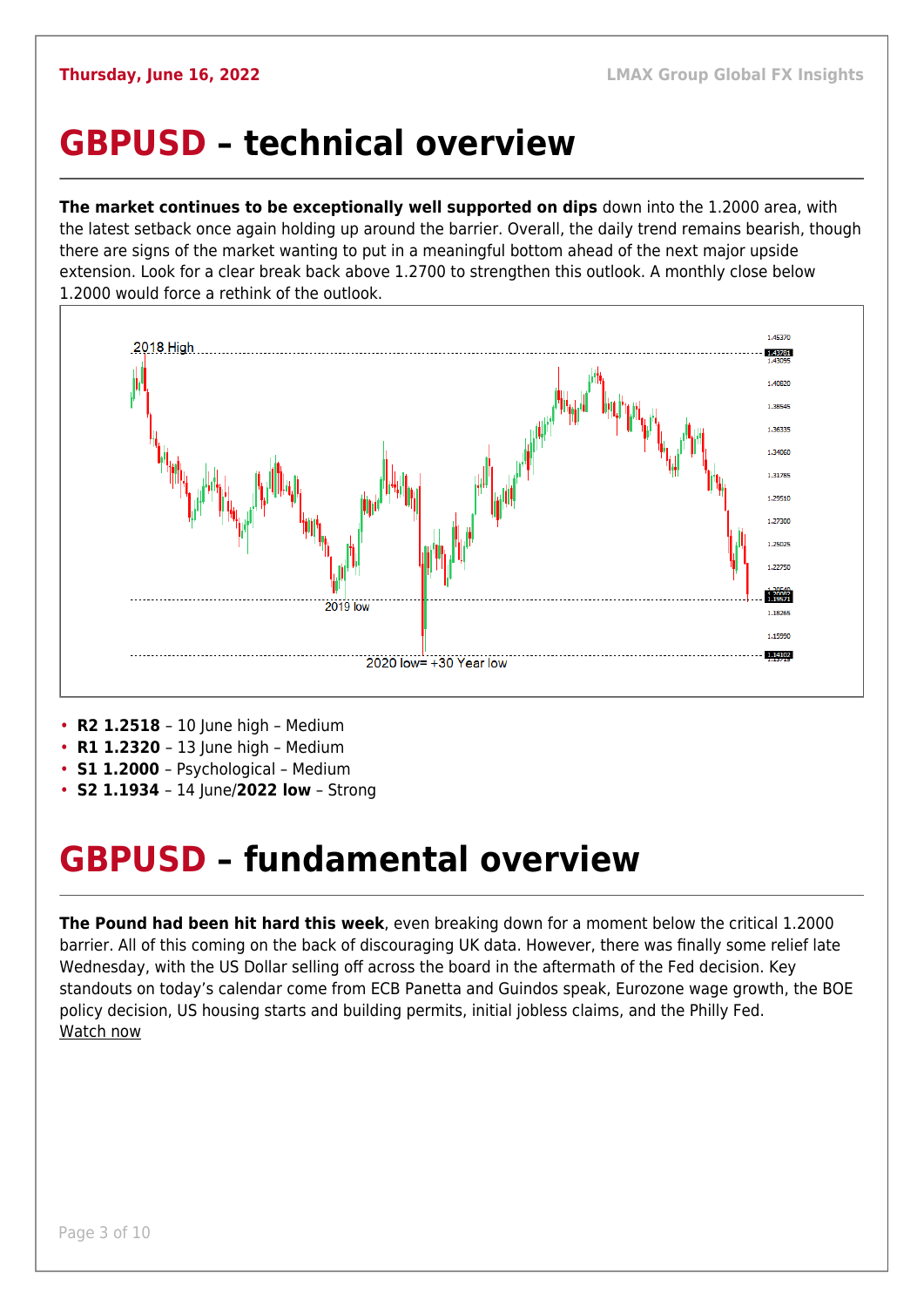## <span id="page-3-0"></span>**USDJPY – technical overview**

**The market has rocketed higher to its highest levels since 1998** after breaking through the 2002 high. Technical studies are however looking stretched, with scope for a sizable consolidation and correction in the weeks ahead. Look for additional upside from here to be limited to the 135.00 area. A break back below 130.00 would take the immediate pressure off the topside.



- **R2 136.00**  Figure Strong
- **R1 135.59**  15 June/**2022 high** Strong
- **S1 132.54**  8 June low Medium
- **S2 129.51**  2 June low Strong

## <span id="page-3-1"></span>**USDJPY – fundamental overview**

**Policy divergence continues to play a strong hand here**, with market participants focusing on yield differentials that weigh heavily in the US Dollar's favor. The BOJ is clearly still committed to easy policy despite what's going on with other major central banks and the impact on the Yen, now at its lowest levels against the Buck since 1998. There has been some talk of the BOJ tweaking policy tomorrow, though this remains to be seen. Key standouts on today's calendar come from ECB Panetta and Guindos speak, Eurozone wage growth, the BOE policy decision, US housing starts and building permits, initial jobless claims, and the Philly Fed.

[Watch now](https://youtu.be/5iw8z8kH8EU)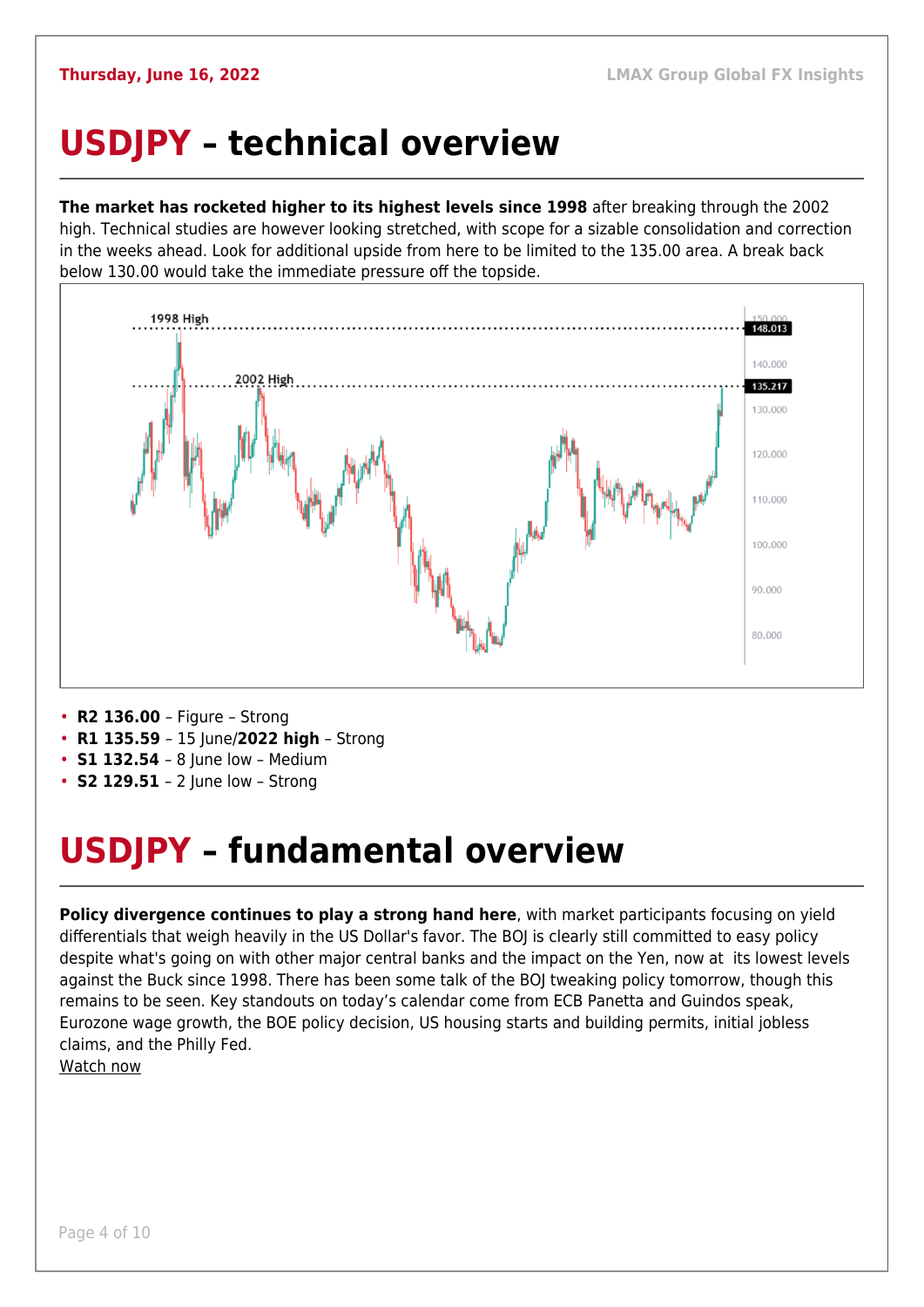### <span id="page-4-0"></span>**AUDUSD – technical overview**

**Overall pressure remains on the downside** and conditions remain quite choppy. A break back above 0.7900 would be required to force a shift in the structure and suggest we are seeing a more significant bullish reversal. Until then, scope exists for a retest and break of the yearly low.



- **R1 0.7198**  9 June high Medium
- **R2 0.7138**  10 June high Medium
- **S1 0.6851** 14 June low Medium
- **S2 0.6829**  12 May/**2022 low** Medium

## <span id="page-4-1"></span>**AUDUSD – fundamental overview**

**The Australian Dollar is feeling better into Thursday**, this after a wave of US Dollar selling post Fed decision, and a better round of Aussie data highlighted by employment numbers. Key standouts on today's calendar come from ECB Panetta and Guindos speak, Eurozone wage growth, the BOE policy decision, US housing starts and building permits, initial jobless claims, and the Philly Fed.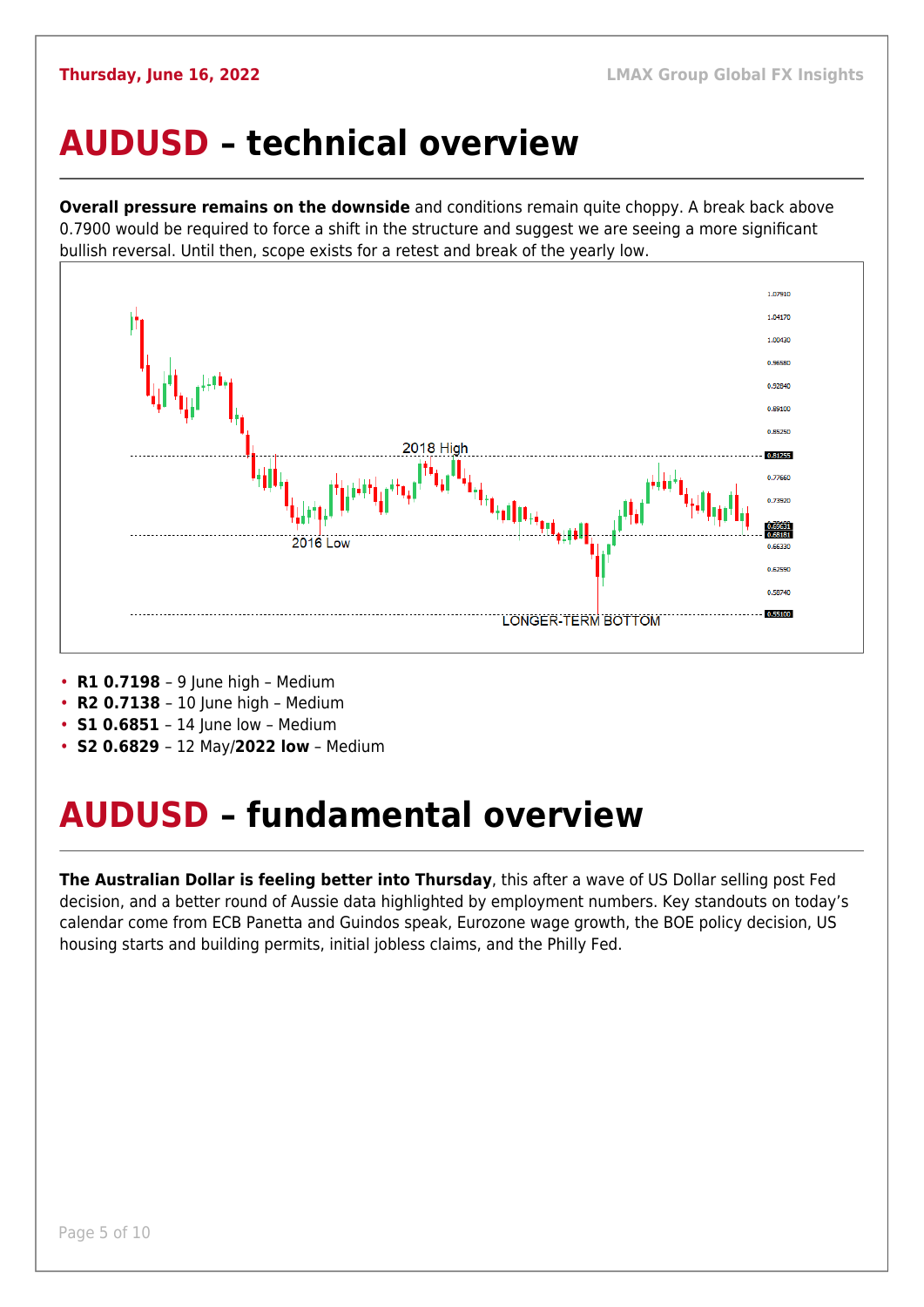#### <span id="page-5-0"></span>**USDCAD – technical overview**

#### **A recent surge back above 1.3000 signals an end to a period of bearish consolidation** and

suggests the market is in the process of carving out a more significant longer-term base. Next key resistance now comes in up into the 1.3500 area. Setbacks should be very well supported down into the 1.2500 area.



- **R2 1.3077**  12 May/**2022 high** Strong
- **R1 1.2997**  15 June high Medium
- **S1 1.2681**  10 June low Medium
- **S2 1.2518** 8 June low Strong

### <span id="page-5-1"></span>**USDCAD – fundamental overview**

**The Canadian Dollar has been under pressure of late** but managed to recover on Wednesday after a wave of US Dollar selling kicked in post Fed decision. Key standouts on today's calendar come from ECB Panetta and Guindos speak, Eurozone wage growth, the BOE policy decision, US housing starts and building permits, initial jobless claims, and the Philly Fed.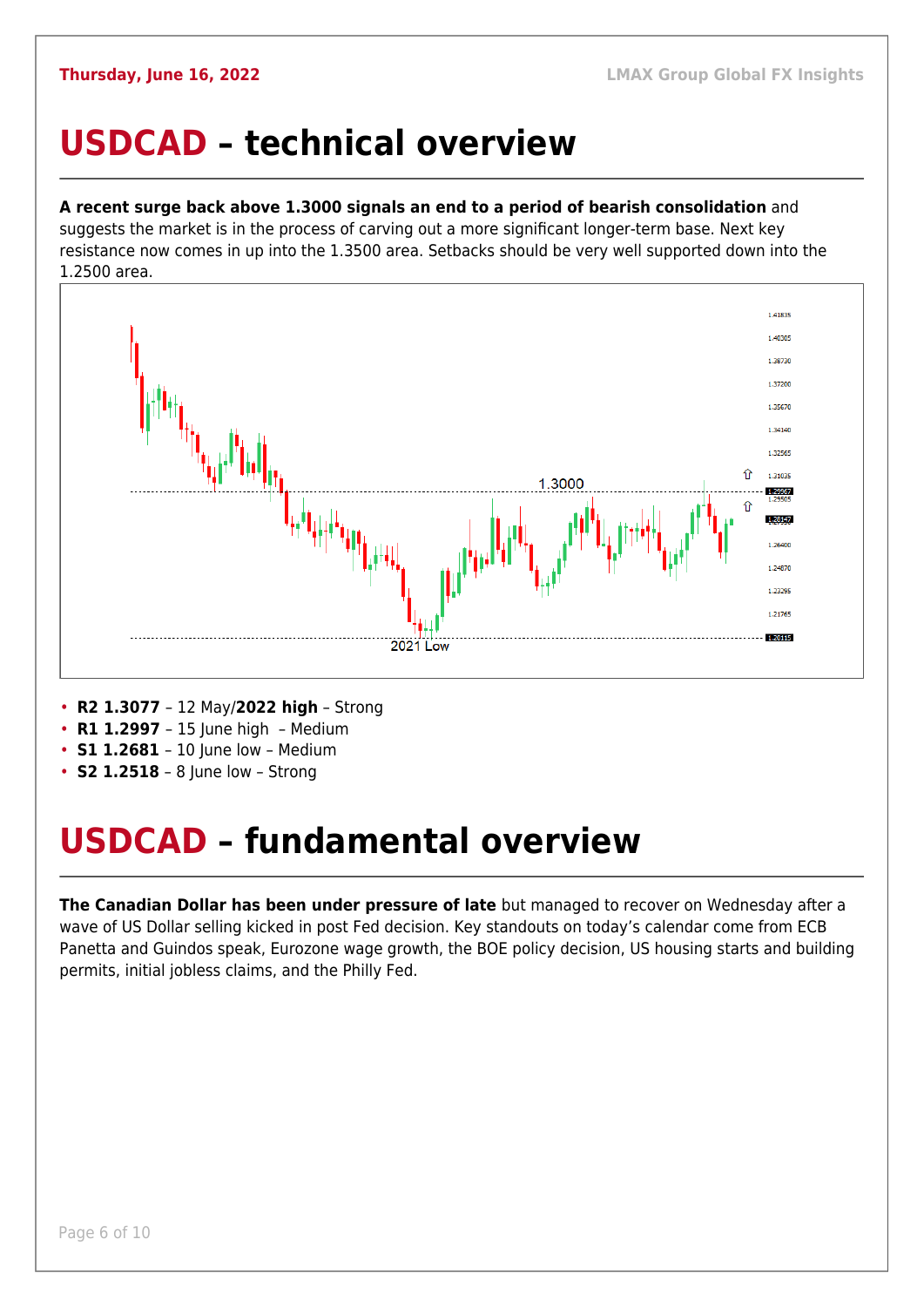### <span id="page-6-0"></span>**NZDUSD – technical overview**

**Overall pressure remains on the downside** and conditions remain quite choppy. A break back above 0.6600 would be required to force a shift in the structure and suggest we are seeing a more significant bullish reversal. Until then, scope exists for fresh yearly lows and a retest of the 2015 low down towards 0.6100.



• **R2 0.6500** – 7 June high – Medium

- **R1 0.6462**  9 June high Medium
- **S1 0.6200** Figure Medium
- **S2 0.6197**  14 June**/2022 low** Strong

## <span id="page-6-1"></span>**NZDUSD – fundamental overview**

**The New Zealand Dollar has been under pressure of late** but managed to recover on Wednesday after a wave of US Dollar selling kicked in post Fed decision. Key standouts on today's calendar come from ECB Panetta and Guindos speak, Eurozone wage growth, the BOE policy decision, US housing starts and building permits, initial jobless claims, and the Philly Fed.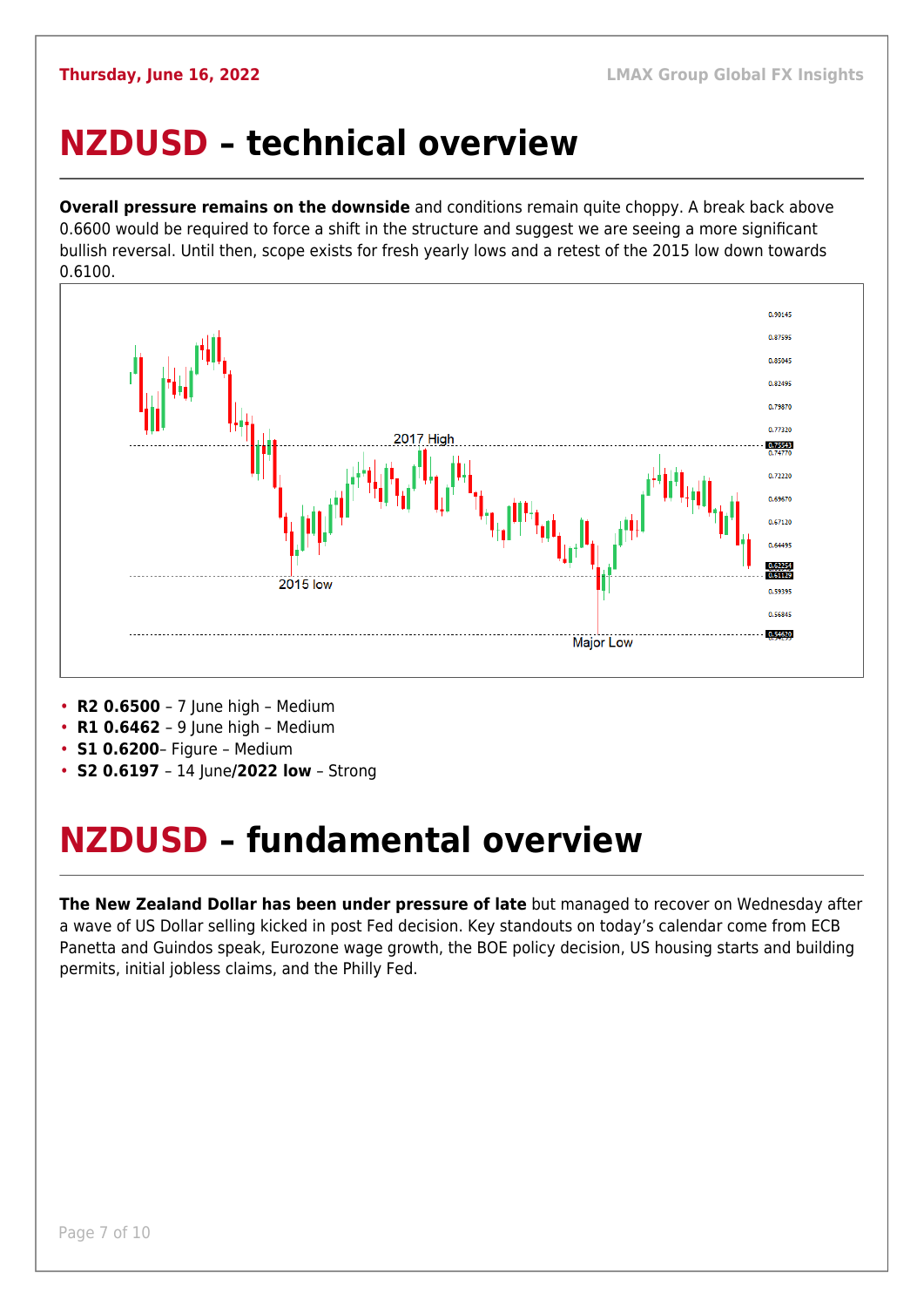#### <span id="page-7-0"></span>**US SPX 500 – technical overview**

**Longer-term technical studies are in the process of unwinding** from extended readings off record highs. Look for rallies to be well capped in favor of lower tops and lower lows. Back above 4,206 will be required at a minimum to take the immediate pressure off the downside. Next major support comes in around 3,400.

![](_page_7_Figure_4.jpeg)

- **R2 4206**  30 May high Strong
- **R1 4031**  10 June high Medium
- **S1 3708**  14 June/**2022 low** Medium
- **S2 3700**  Round number Medium

## <span id="page-7-1"></span>**US SPX 500 – fundamental overview**

**With so little room for additional central bank accommodation**, given an already depressed interest rate environment, the prospect for sustainable runs to the topside on easy money policy incentives and government stimulus, should no longer be as enticing to investors. Meanwhile, ongoing worry associated with rising inflation and slower growth should continue to weigh more heavily on investor sentiment in 2022.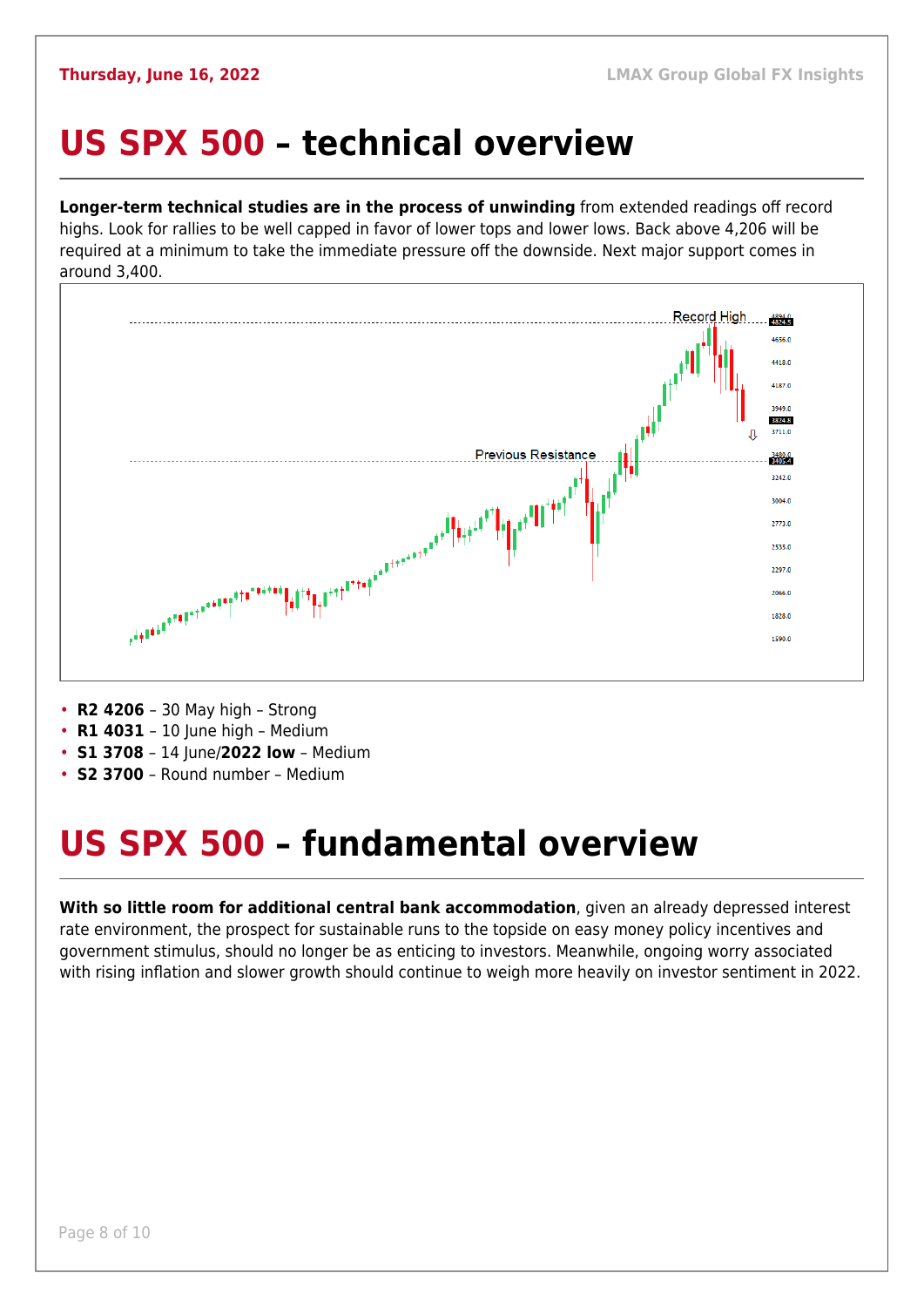## <span id="page-8-0"></span>**GOLD (SPOT) – technical overview**

![](_page_8_Figure_3.jpeg)

• **S2 1787** – 16 May low – Medium

## <span id="page-8-1"></span>**GOLD (SPOT) – fundamental overview**

**The yellow metal continues to be well supported on dips** with solid demand from medium and longerterm accounts. These players are more concerned about exhausted monetary policy, extended global equities, and inflation risk. All of this should keep the commodity well supported, with many market participants also fleeing to the hard asset as the grand dichotomy of record high equities and record low yields comes to an unnerving climax.